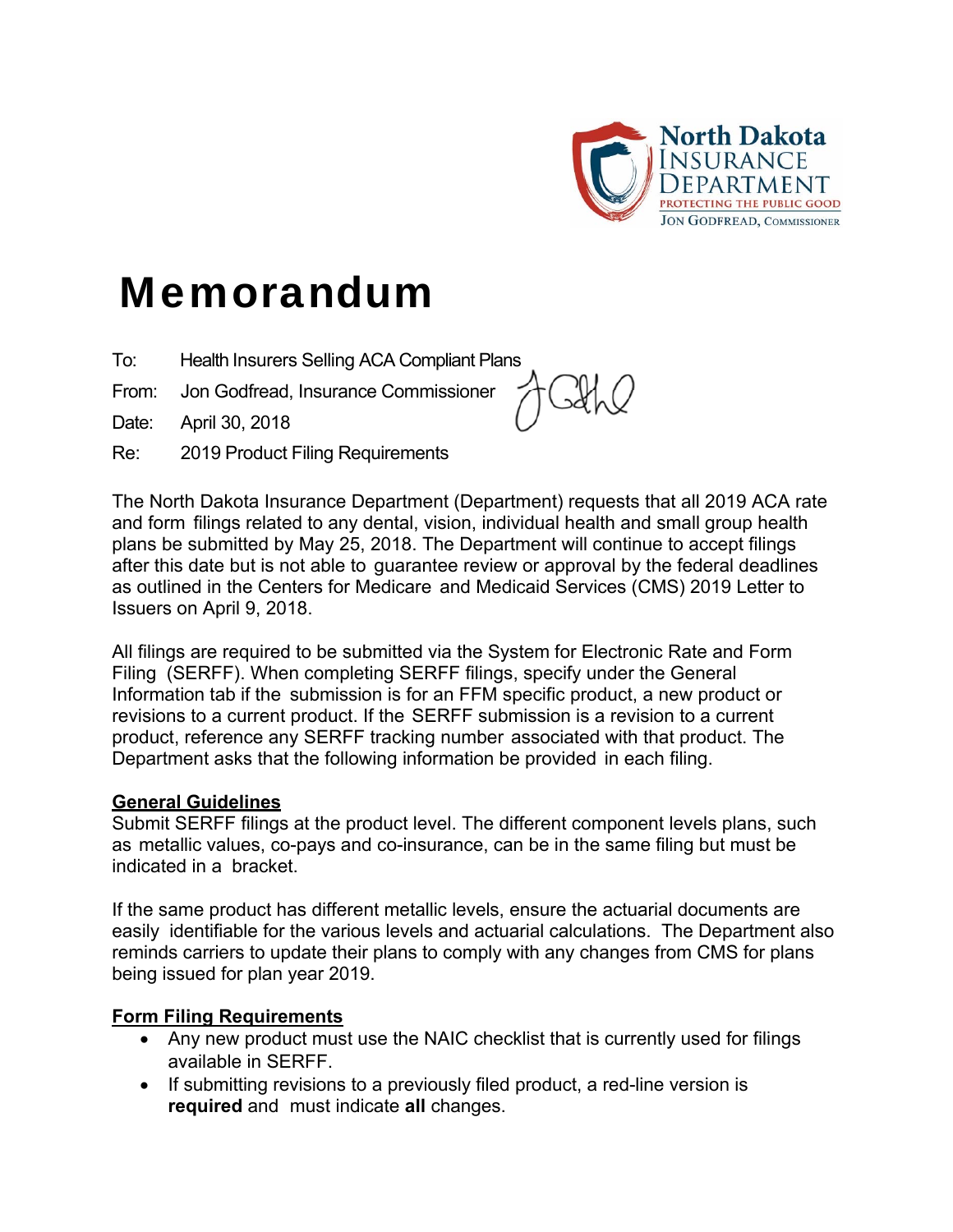2019 Filing Requirements April 30, 2018 Page 2 of 3

### **Rate Filing Requirements**

The Department is requiring that only silver plans, sold both on and off the exchange, have their rates loaded to reflect the federal government's non-payment of the cost sharing reductions. It is further required to create corresponding silver plans that are only offered off the Exchange so that the consumers purchasing plans off the Exchange are unaffected by the lack of cost sharing reduction funding.

Below is the Departments requirements for the specific rate filings.

- Use the required federal templates, such as the Uniform Rate Review Template (URRT) and the Actuarial Memorandum.
- Provide the experience data for all Affordable Care Act (ACA) plans for both North Dakota and nationwide, including number of policies (individual certificates), members, earned premium, paid claims and incurred gross claims, net claims (net of expected reinsurance, risk).
- The trend assumption must be supported by company experience.
- Provide calculations for all ACA fees.
- Provide an explanation and support for all changes from the prior year's index rates to the current index rates.
- Indicate any new benefits or modified benefits with support for the corresponding rate impact.
- Provide all exhibits including premiums tables in an excel format.

The Department will continue to require the following attestations for Federally Facilitated Marketplace (FFM) plans. This attestation is ONLY required for new product or plan on and off exchange. This policy is different from past years. If the changes to the previously approved plans are just verbiage updates or basic changes due to federal requirements the attestation is not needed.

Similar to previous filing years, the Department will conduct rate and form review in the following manner:

#### **Rate Review**

- Plans offered inside the Marketplace only will be reviewed by CCIIO and will still need to be filed via SERFF. The Department will list the disposition code in SERFF as Informational.
- Plans offered outside the Marketplace only will continue to follow its standard rate review process via SERFF as well as follow the standard process of approval or disapproval.
- Plans offered both inside and outside the Marketplace will continue to have the rates for plans offered on the outside market reviewed by the Department, which will then coincide with the rate for the Marketplace plan. These filings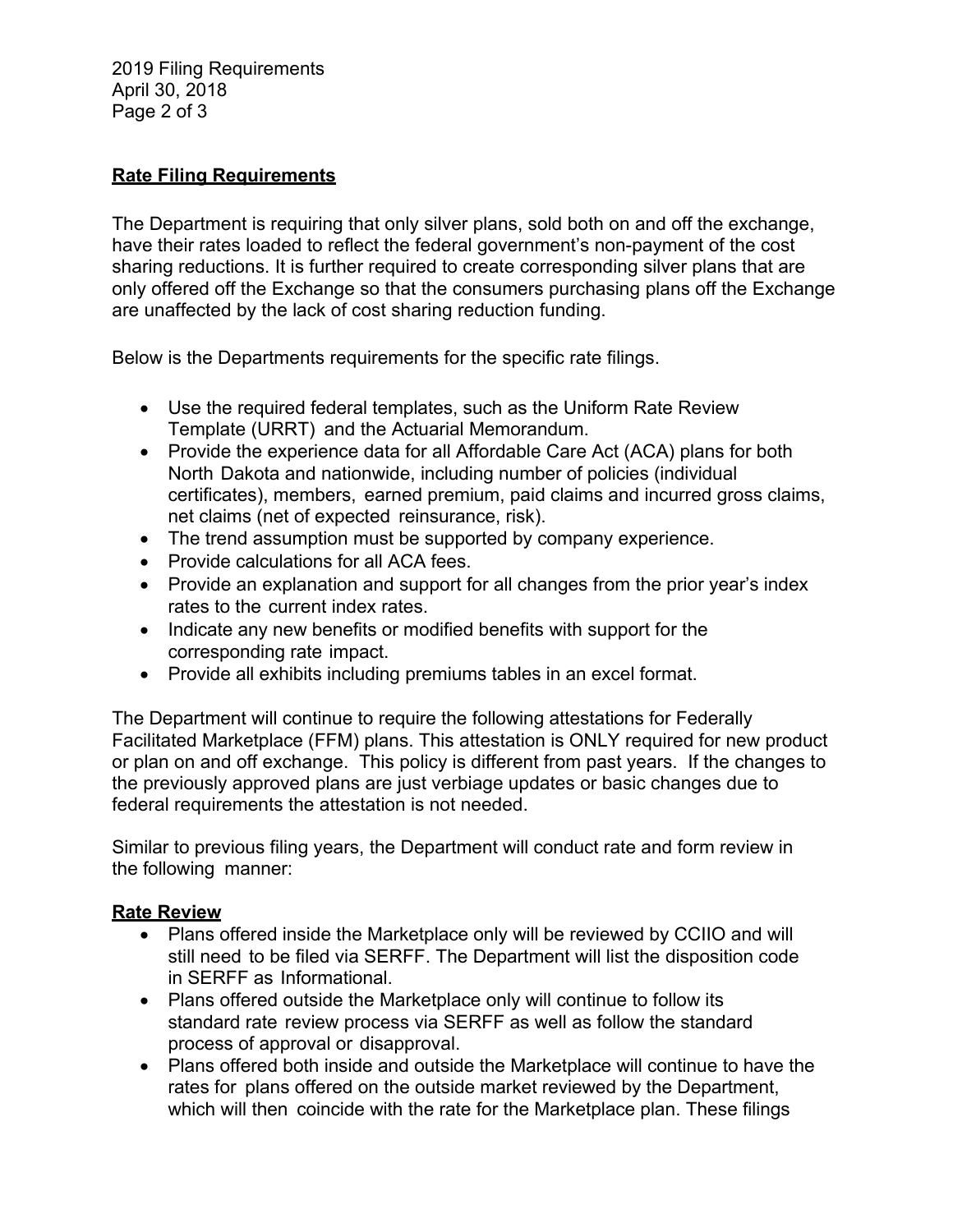2019 Filing Requirements April 30, 2018 Page 3 of 3

> will also be filed via SERFF and follow the standard process of approval or disapproval. Please note we ask that you reference the applicable SERFF tracking numbers for each matching plan.

#### **Form Review**

- Plans offered inside the Marketplace only are required to complete the attached Appendix A when submitting any **new** product filing for any federal requirements in place under the ACA. The Department will review each filing to ensure compliance with North Dakota law. These filings are also to be filed via SERFF and will list the disposition code as Informational.
- Plans offered outside the Marketplace only will continue to follow its standard form review process via SERFF as well as follow the standard process of approval or disapproval.
- Plans offered both inside and outside the Marketplace will continue to have the forms for plans offered on the outside market reviewed by the Department with the current review process. Any new products for the Marketplace plans will be required to complete Appendix A. The Department will also be reviewing each filing to ensure compliance with North Dakota law. These filings will be filed via SERFF and follow the Department's standard process of approval or disapproval. Please note we ask that you reference the applicable SERFF tracking numbers for each matching plan.
- Plans offered by dental carriers on the Marketplace or certified stand alone dental plans are required to attest that the product being filed and any changes to current products are in compliance with all North Dakota mandates as required and that it complies with our chosen EHB benchmark plan, the ND CHIP Healthy Steps plan. This attestation must be on company letterhead.

Finally, while certain forms and rates referenced in this communication are subject to review and approval by the Department prior to use, the Department reminds companies all forms and rates used in North Dakota remain subject to, and must comply in all respects with, North Dakota's insurance laws and regulations. The Department retains its ability to take enforcement action and seek any available remedy for non-compliant forms or rates.

We encourage you to contact us as needed for clarification of this communication. Please contact Product Filing Division Director Chrystal Bartuska at cabartuska@nd.gov or 701.328.2441.

Thank you.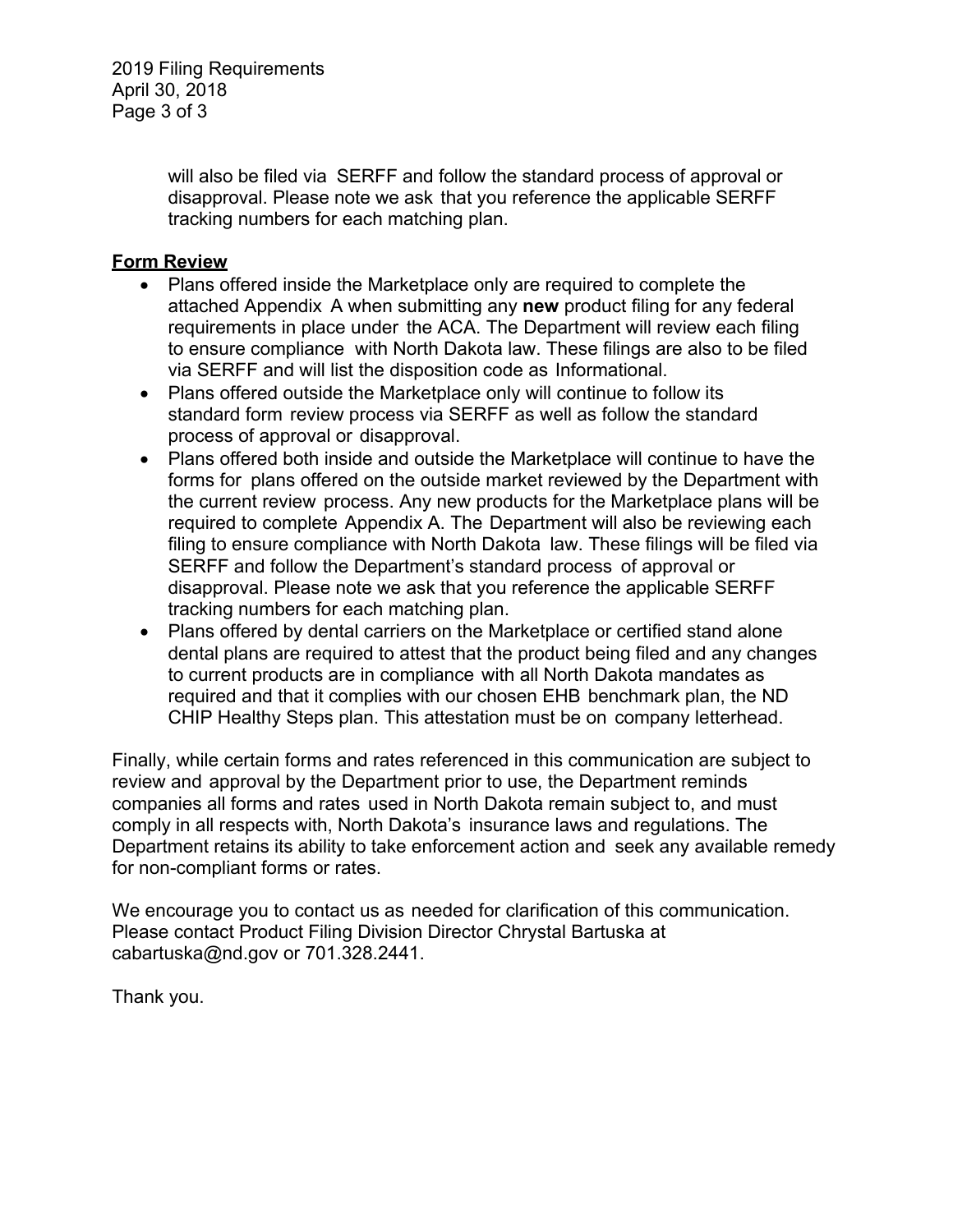# **APPENDIX A**

# **Compliance Checklist and Certification**

If a company submits a form filing to the North Dakota Insurance Department that is intended for a product or plan to be sold for plan year beginning January 1, 2019, it must comply with the market reforms of the ACA. The Department will accept a compliance checklist and certification submitted with the contract or endorsement via SERFF as a form schedule document, substantially identical to this Compliance Checklist and Certification as demonstrating compliance with those requirements.

These ACA requirements apply only to policies for health insurance coverage referred to as major medical in the ACA statute, including PPO and HMO coverage.

This checklist identifies the requirements for small group and individual plans. Refer to the relevant statute and any applicable regulations to ensure compliance. Complete each item applicable to your product category to confirm that consideration has been given to statutory requirements in each plan encompassed by the identified form and product. (*When submitting your filings electronically, bookmark the provision(s) in the form(s) that satisfy the requirement and identify the page/paragraph on this form.*)

Company Name: NAIC Number: SERFF Tracking Number(s): Type of Insurance (TOI): Product Category:

\_\_ Individual

Small Group

Form Number(s) of Policy Being Submitted or Endorsed: